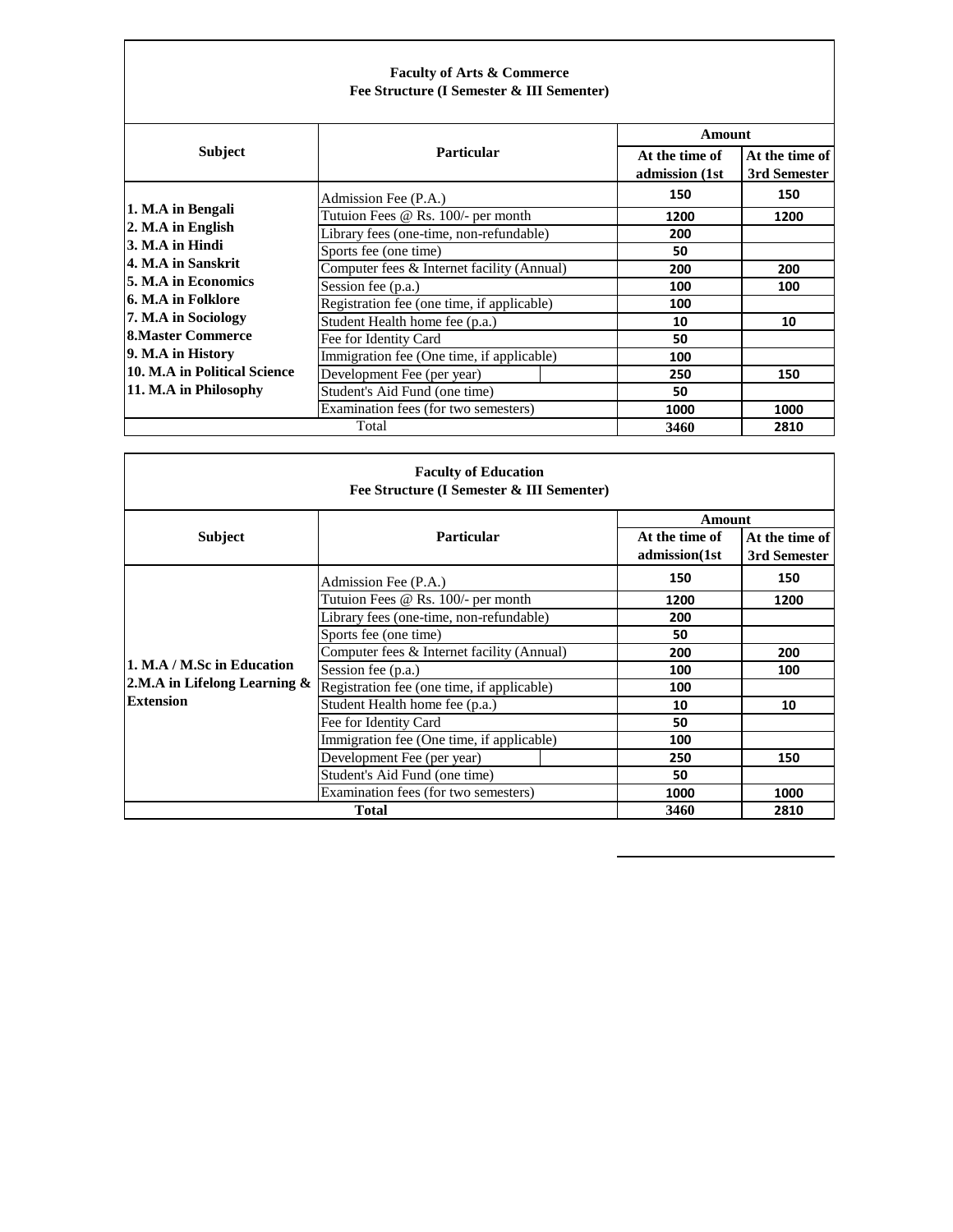| <b>Faculty of Science</b><br>Fee Structure (I Semester & II Sementer) |                                            |                                               |                                |
|-----------------------------------------------------------------------|--------------------------------------------|-----------------------------------------------|--------------------------------|
|                                                                       |                                            | Amount                                        |                                |
| <b>Subject</b>                                                        | Particular                                 | At the time of<br>admission<br>(1st Semester) | At the time of<br>3rd Semester |
|                                                                       | Admission Fee (P.A.)                       | 150                                           | 150                            |
|                                                                       | Tutuion Fees @ Rs. 100/- per month         | 1200                                          | 1200                           |
| 1. M.Sc. in Physics                                                   | Library fees (one-time, non-refundable)    | 200                                           |                                |
| 2. M.Sc. in Chemistry                                                 | Sports fee (one time)                      | 50                                            |                                |
| 3. M.Sc. in Botany<br>4. M.Sc. in Zoology                             | Laboratory Fee @50/- p.m.                  | 600                                           | 600                            |
| 5. M.Sc. in Physiology                                                | Computer fees & Internet facility (Annual) | 200                                           | 200                            |
| 6. M.Sc. in Bio-Physics                                               | Session fee (p.a.)                         | 100                                           | 100                            |
| 7. M.Sc. in Bio-Chemistry                                             | Registration fee (one time, if applicable) | 100                                           |                                |
| 8. M.Sc. in Enviornmental                                             | Student Health home fee (p.a.)             | 10                                            | 10                             |
| <b>Science</b><br>9. M.Sc. in Mathmatics                              | Fee for Identity Card                      | 50                                            |                                |
| 10. M.Sc. in Statistics<br>11. M.A / M.Sc. Geography                  | Immigration fee (One time, if applicable)  | 100                                           |                                |
|                                                                       | Development Fee (per year)                 | 250                                           | 150                            |
|                                                                       | Student's Aid Fund                         | 50                                            |                                |
|                                                                       | Examination fees (p.a.)                    | 1200                                          | 1200                           |
|                                                                       | <b>Total</b>                               | 4260                                          | 3610                           |

| Faculty of Arts & Commerce (Fee Structure (I Semester & III Sementer) |                                            |                                                         |                                |
|-----------------------------------------------------------------------|--------------------------------------------|---------------------------------------------------------|--------------------------------|
| <b>Subject</b>                                                        | <b>Particular</b>                          | Amount<br>At the time of<br>admission<br>(1st Semester) | At the time of<br>3rd Semester |
|                                                                       | Admission Fee (P.A.)                       | 150                                                     | 150                            |
|                                                                       | Tutuion Fees @ Rs. 100/- per month         | 1200                                                    | 1200                           |
|                                                                       | Library fees (one-time, non-refundable)    | 200                                                     |                                |
|                                                                       | Sports fee (one time)                      | 50                                                      |                                |
|                                                                       | Computer fees & Internet facility (Annual) | 1600                                                    | 1600                           |
| Master of Library &                                                   | Session fee (p.a.)                         | 100                                                     | 100                            |
| <b>Information Science</b>                                            | Registration fee (if applicable)           | 100                                                     |                                |
|                                                                       | Student Health home fee (p.a.)             | 10                                                      | 10                             |
|                                                                       | Fee for Identity Card                      | 50                                                      |                                |
|                                                                       | Immigration fee (if applicable)            | 100                                                     |                                |
|                                                                       | Development Fee (per year)                 | 250                                                     | 150                            |
|                                                                       | Student's Aid Fund (one time)              | 50                                                      |                                |
|                                                                       | Examination fees (for two semesters)       | 1000                                                    | 1000                           |
|                                                                       | Total                                      | 4860                                                    | 4210                           |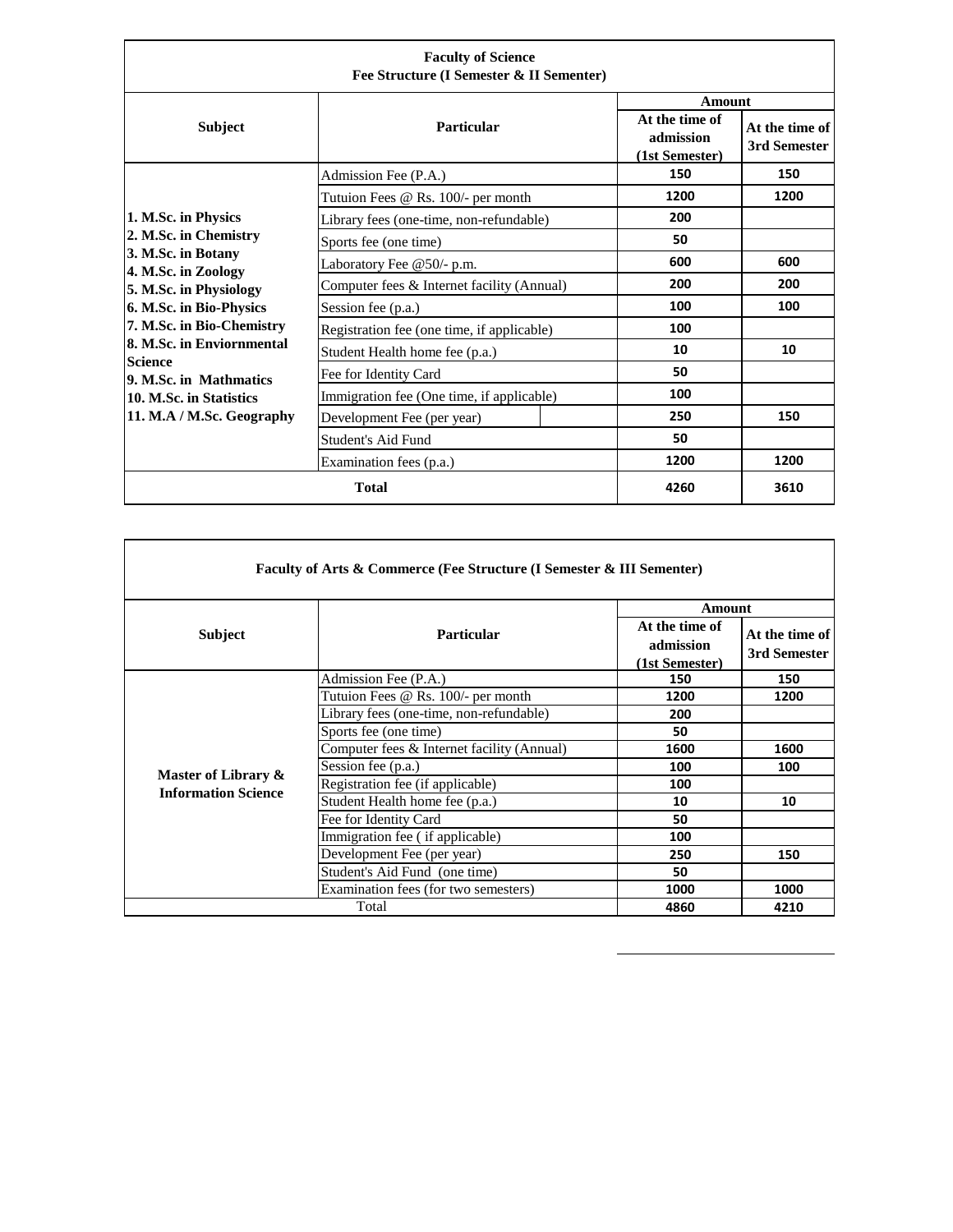|                                | <b>Faculty of Arts &amp; Commerce</b><br>Fee Structure (I Semester & III Sementer) |                                               |                                |
|--------------------------------|------------------------------------------------------------------------------------|-----------------------------------------------|--------------------------------|
|                                |                                                                                    | Amount                                        |                                |
| <b>Subject</b>                 | <b>Particular</b>                                                                  | At the time of<br>admission<br>(1st Semester) | At the time of<br>3rd Semester |
|                                | Admission Fee (P.A.)                                                               | 500                                           | 500                            |
|                                | Tutuion Fees @ Rs. 1000/- per month                                                | 12000                                         | 12000                          |
|                                | Library fees (one-time, non-refundable)                                            | 200                                           |                                |
|                                | Sports fee (one time)                                                              | 50                                            |                                |
|                                | Computer fees & Internet facility (Annual)                                         | 200                                           | 200                            |
| <b>Master of Rural Studies</b> | Session fee (p.a.)                                                                 | 100                                           | 100                            |
|                                | Registration fee (if applicable)                                                   | 100                                           |                                |
| (MRS)                          | Student Health home fee (p.a.)                                                     | 10                                            | 10                             |
|                                | Fee for Identity Card                                                              | 50                                            |                                |
|                                | Immigration fee (if applicable)                                                    | 100                                           |                                |
|                                | Development Fee (per year)                                                         | 250                                           | 150                            |
|                                | Student's Aid Fund (one time)                                                      | 50                                            |                                |
|                                | Examination fees (for two semesters)                                               | 1200                                          | 1200                           |
|                                | Total                                                                              | 14810                                         | 14160                          |

|                              | <b>Faculty of Science</b><br>Fee Structure (I Semester & III Sementer)       |                                                                                           |              |
|------------------------------|------------------------------------------------------------------------------|-------------------------------------------------------------------------------------------|--------------|
| <b>Subject</b>               | <b>Particular</b>                                                            | Amount<br>At the time of<br>At the time of<br>admission<br>3rd Semester<br>(1st Semester) |              |
|                              | Admission Fee (P.A.)                                                         | 500<br>40000                                                                              | 500<br>40000 |
|                              | Tutuion Fees (p.a.)<br>Library fees (one-time, non-refundable)               | 200                                                                                       |              |
|                              | Sports fee (one time)<br>Computer fees & Internet facility (Annual)          | 50<br>200                                                                                 | 200          |
| <b>M.Sc. in Microbiology</b> | Session fee (p.a.)<br>Registration fee (if applicable)                       | <b>100</b><br>100                                                                         | <b>100</b>   |
|                              | Student Health home fee (p.a.)                                               | <b>10</b>                                                                                 | 10           |
|                              | Fee for Identity Card<br>Immigration fee (if applicable)                     | 50<br>100                                                                                 |              |
|                              | Development Fee (per year)                                                   | <b>250</b>                                                                                | 150          |
|                              | Student's Aid Fund (one time)<br>Examination fees (p.a.) (for two semesters) | 50<br><b>1200</b>                                                                         | 1200         |
|                              | <b>Total</b>                                                                 | 42810                                                                                     | 42160        |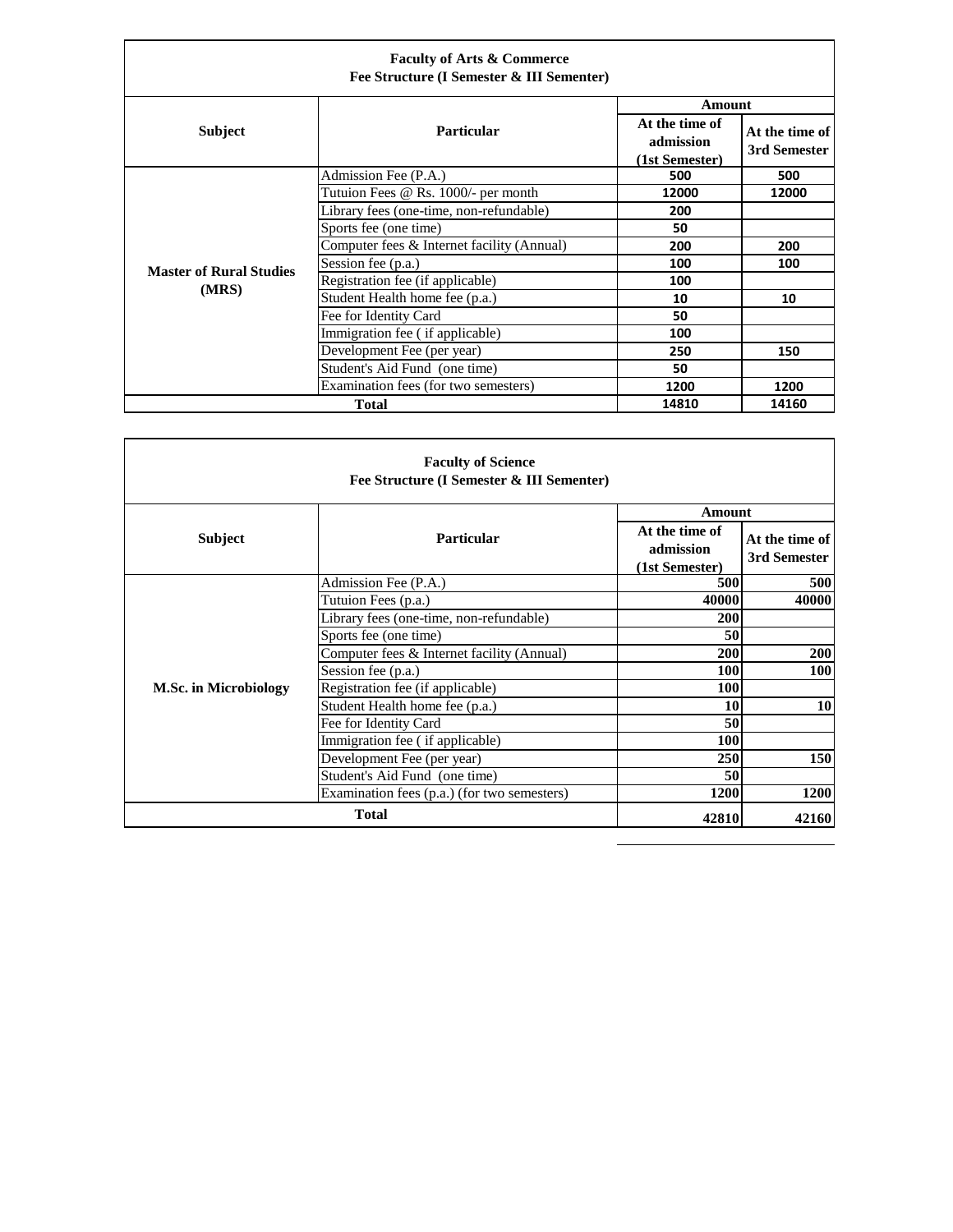| <b>Faculty of Science</b><br>Fee Structure (I Semester & III Sementer) |                                             |                                               |                                |
|------------------------------------------------------------------------|---------------------------------------------|-----------------------------------------------|--------------------------------|
|                                                                        |                                             | <b>Amount</b>                                 |                                |
| <b>Subject</b>                                                         | <b>Particular</b>                           | At the time of<br>admission<br>(1st Semester) | At the time of<br>3rd Semester |
|                                                                        | Admission Fee (P.A.)                        | 500                                           | 500                            |
|                                                                        | Tutuion Fees (p.a.)                         | 30000                                         | 30000                          |
|                                                                        | Library fees (one-time, non-refundable)     | 200                                           |                                |
|                                                                        | Sports fee (one time)                       | 50                                            |                                |
|                                                                        | Computer fees & Internet facility (Annual)  | 200                                           | 200                            |
| <b>M.Sc. in Molecular Biology</b>                                      | Session fee (p.a.)                          | 100                                           | 100                            |
| &                                                                      | Registration fee (if applicable)            | 100                                           |                                |
| <b>Bioechnology</b>                                                    | Student Health home fee (p.a.)              | 10                                            | 10                             |
|                                                                        | Fee for Identity Card                       | 50                                            |                                |
|                                                                        | Immigration fee (if applicable)             | 100                                           |                                |
|                                                                        | Development Fee (per year)                  | 250                                           | 150                            |
|                                                                        | Student's Aid Fund (one time)               | 50                                            |                                |
|                                                                        | Examination fees (p.a.) (for two semesters) | 1200                                          | 1200                           |
|                                                                        | <b>Total</b>                                | 32810                                         | 32160                          |

| <b>Faculty of Engineering and Technology Management</b><br>Fee Structure (I Semester & III Sementer) |                                             |                                               |                                |
|------------------------------------------------------------------------------------------------------|---------------------------------------------|-----------------------------------------------|--------------------------------|
|                                                                                                      |                                             | <b>Amount</b>                                 |                                |
| <b>Subject</b>                                                                                       | Particular                                  | At the time of<br>admission<br>(1st Semester) | At the time of<br>3rd Semester |
|                                                                                                      | Admission Fee (P.A.)                        | 500                                           | 500                            |
|                                                                                                      | Tutuion Fees (p.a.)                         | 30000                                         | 30000                          |
|                                                                                                      | Library fees (one-time, non-refundable)     | 200                                           |                                |
|                                                                                                      | Sports fee (one time)                       | 50                                            |                                |
|                                                                                                      | Laboratory Fee p.a,                         | 2000                                          | 2000                           |
|                                                                                                      | Computer fees & Internet facility (Annual)  | 200                                           | 200                            |
| <b>M.Sc. in Environmental</b>                                                                        | Session fee (p.a.)                          | 100                                           | 100                            |
| <b>Management</b>                                                                                    | Registration fee (if applicable)            | 100                                           |                                |
|                                                                                                      | Student Health home fee (p.a.)              | 10                                            | 10                             |
|                                                                                                      | Fee for Identity Card                       | 50                                            |                                |
|                                                                                                      | Immigration fee (if applicable)             | 100                                           |                                |
|                                                                                                      | Development Fee (per year)                  | 250                                           | 150                            |
|                                                                                                      | Student's Aid Fund (one time)               | 50                                            |                                |
|                                                                                                      | Examination fees (p.a.) (for two semesters) | 1200                                          | 1200                           |
| Total                                                                                                |                                             | 34810                                         | 34160                          |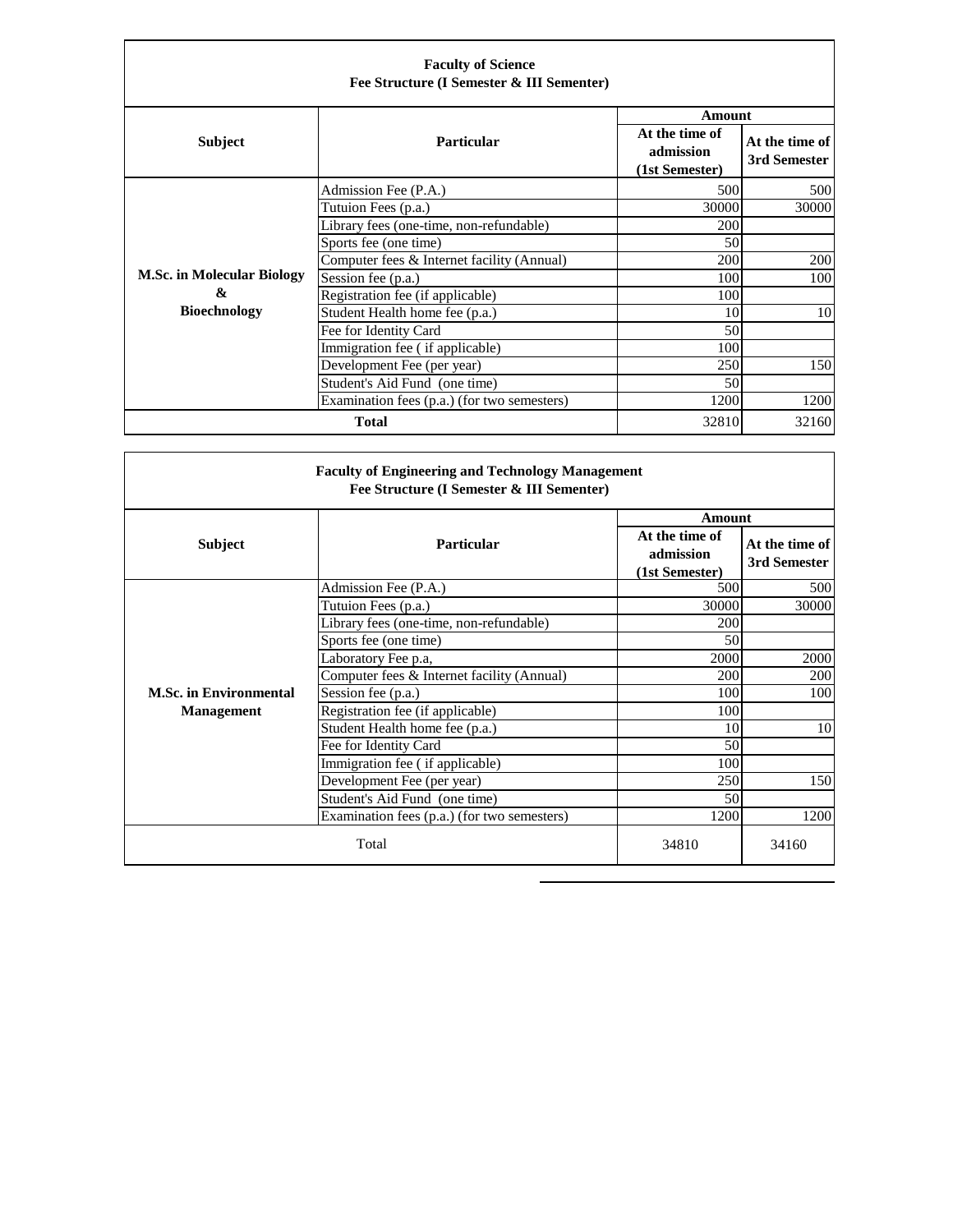|                                | <b>Faculty of Science</b><br>Fee Structure (I Semester & III Sementer)                                      |                                               |                                |
|--------------------------------|-------------------------------------------------------------------------------------------------------------|-----------------------------------------------|--------------------------------|
| <b>Subject</b>                 | Particular                                                                                                  | Amount<br>At the time of<br>admission         | At the time of<br>3rd Semester |
|                                | Admission Fee (P.A.)                                                                                        | (1st Semester)<br>500                         | 500                            |
|                                | <b>Tutuion Fees</b>                                                                                         | 12000                                         | 12000                          |
|                                | Library fees (one-time, non-refundable)                                                                     | 200                                           |                                |
|                                | Sports fee (one time)                                                                                       | 50                                            |                                |
|                                | Laboratory Fee @ Rs. 50 p.m.                                                                                | 600                                           | 600                            |
|                                | Computer fees & Internet facility (Annual)                                                                  | 200                                           | 200                            |
| <b>M.Sc. in Statistics</b>     | Session fee (p.a.)                                                                                          | 100                                           | 100                            |
| (5 years Intergrated)          | Registration fee (if applicable)                                                                            | 100                                           |                                |
|                                | Student Health home fee (p.a.)                                                                              | 10                                            | 10                             |
|                                | Fee for Identity Card                                                                                       | 50                                            |                                |
|                                | Development Fee (per year)                                                                                  | 250                                           | 150                            |
|                                | Student's Aid Fund (one time)                                                                               | 50                                            |                                |
|                                | Examination fees (for two semesters)                                                                        | 1200                                          | 1200                           |
|                                |                                                                                                             |                                               |                                |
|                                | <b>Total</b>                                                                                                | 15310                                         | 14760                          |
|                                | <b>Faculty of Engineering and Technology Management</b><br><b>Structure (I Semester &amp; III Sementer)</b> |                                               |                                |
|                                |                                                                                                             | Amount                                        |                                |
| <b>Subject</b>                 | Particular                                                                                                  | At the time of<br>admission<br>(1st Semester) | At the time of<br>3rd Semester |
|                                | Admission Fee (one time)                                                                                    | 1000                                          | 1000                           |
|                                | Tutuion Fees (yearly)                                                                                       | 12000                                         | 12000                          |
|                                | Library fees (one-time, non-refundable)                                                                     | 200                                           |                                |
|                                | Sports fee (one time)                                                                                       | 50                                            |                                |
|                                | Laboratory Fee(one time)                                                                                    | 200                                           |                                |
|                                | Computer fees & Internet facility (Annual)                                                                  | 200                                           | 200                            |
| <b>M.Tech in communication</b> | Session fee (p.a.)                                                                                          | 100                                           | 100                            |
| <b>Engineering</b>             | Registration fee (if applicable)                                                                            | 100                                           |                                |
|                                | Student Health home fee (p.a.)                                                                              | 10                                            | 10                             |
|                                | Fee for Identity Card                                                                                       | 50                                            |                                |
|                                | <b>Immigratin Fee</b>                                                                                       | 100                                           |                                |
|                                | Development Fee (per year)                                                                                  | $\overline{250}$                              | 150                            |
|                                | Student's Aid Fund (one time)                                                                               | 50                                            |                                |
|                                | Examination fees (p.a.) (for two semesters)<br><b>Total</b>                                                 | 1400<br>15710                                 | 1400<br>14860                  |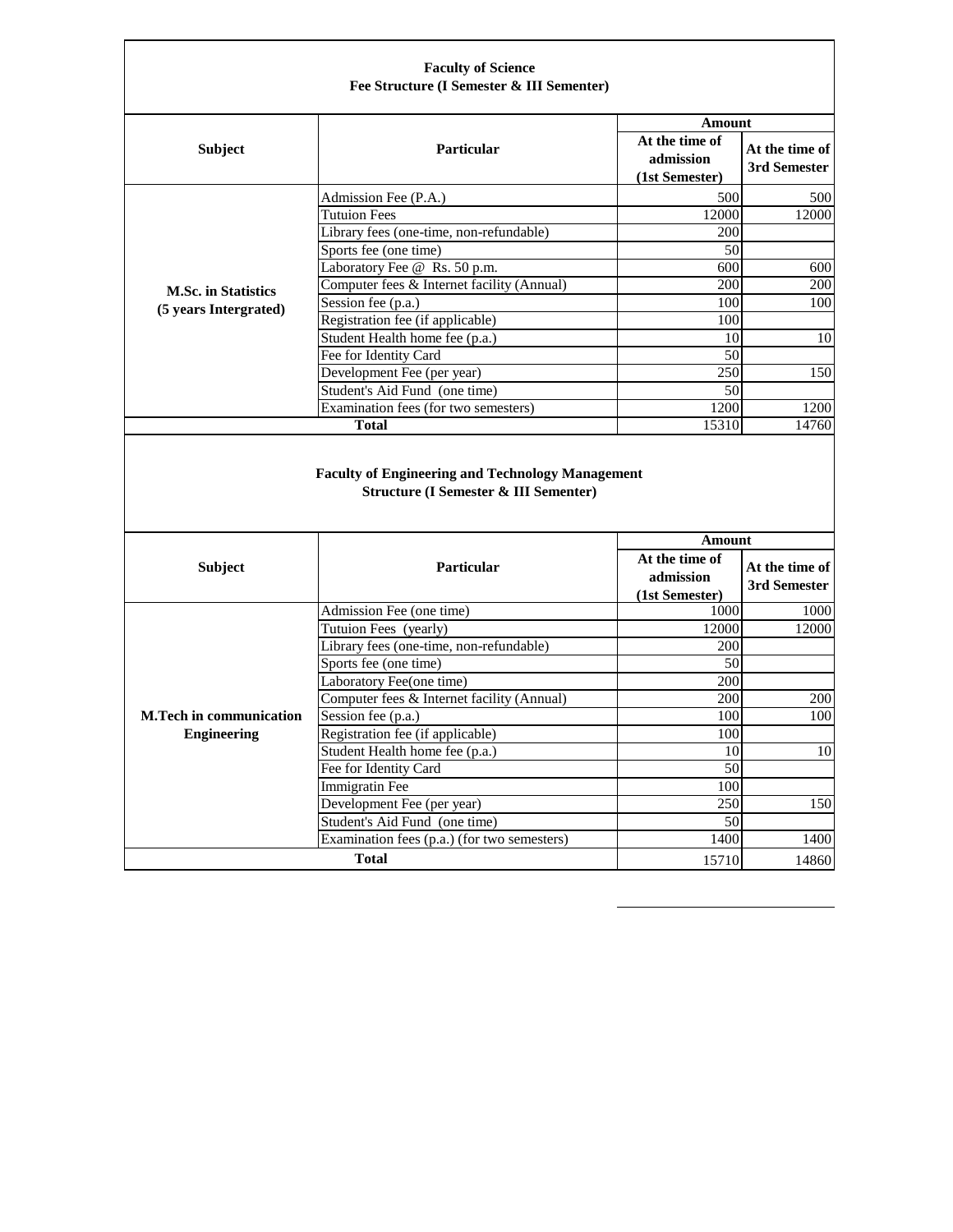| <b>Faculty of Engineering and Technology Management</b><br>Fee Structure (I Semester & III Sementer) |                                             |                                               |                                |
|------------------------------------------------------------------------------------------------------|---------------------------------------------|-----------------------------------------------|--------------------------------|
|                                                                                                      |                                             | Amount                                        |                                |
| <b>Subject</b>                                                                                       | <b>Particular</b>                           | At the time of<br>admission<br>(1st Semester) | At the time of<br>3rd Semester |
|                                                                                                      | Admission Fee (one time)                    | 1000                                          | 1000                           |
|                                                                                                      | Tutuion Fees (yearly)                       | 12000                                         | 12000                          |
|                                                                                                      | Library fees (one-time, non-refundable)     | 200                                           |                                |
|                                                                                                      | Sports fee (one time)                       | 50                                            |                                |
|                                                                                                      | Laboratory Fee(one time)                    | 200                                           |                                |
|                                                                                                      | Computer fees & Internet facility (Annual)  | 200                                           | 200                            |
| <b>B.Tech</b>                                                                                        | Session fee (p.a.)                          | 100                                           | 100                            |
|                                                                                                      | Registration fee (if applicable)            | 100                                           |                                |
|                                                                                                      | Student Health home fee (p.a.)              | 10                                            | 10                             |
|                                                                                                      | Fee for Identity Card                       | 50                                            |                                |
|                                                                                                      | Immigratin Fee                              | 100                                           |                                |
|                                                                                                      | Development Fee (per year)                  | 250                                           | 150                            |
|                                                                                                      | Student's Aid Fund (one time)               | 50                                            |                                |
|                                                                                                      | Examination fees (p.a.) (for two semesters) | 1400                                          | 1400                           |
|                                                                                                      | <b>Total</b>                                | 15710                                         | 14860                          |

| <b>Faculty of Engineering and Technology Management</b><br>Fee Structure (I Semester & II Sementer) |                                             |                                               |                                |
|-----------------------------------------------------------------------------------------------------|---------------------------------------------|-----------------------------------------------|--------------------------------|
|                                                                                                     |                                             | Amount                                        |                                |
| <b>Subject</b>                                                                                      | Particular                                  | At the time of<br>admission<br>(1st Semester) | At the time of<br>3rd Semester |
|                                                                                                     | Admission Fee (P.A.)                        | 500                                           | 500                            |
|                                                                                                     | Tutuion Fees (p.a.)                         | 35000                                         | 35000                          |
|                                                                                                     | Library fees (one-time, non-refundable)     | 200                                           |                                |
|                                                                                                     | Sports fee (one time)                       | 50                                            |                                |
|                                                                                                     | Computer fees & Internet facility (Annual)  | 200                                           | 200                            |
|                                                                                                     | Session fee (p.a.)                          | 100                                           | 100                            |
| <b>MBA</b>                                                                                          | Registration fee (if applicable)            | 100                                           |                                |
|                                                                                                     | Student Health home fee (p.a.)              | 10                                            | 10                             |
|                                                                                                     | Fee for Identity Card                       | 50                                            |                                |
|                                                                                                     | Immigration fee (if applicable)             | 100                                           |                                |
|                                                                                                     | Development Fee (per year)                  | 250                                           | 150                            |
|                                                                                                     | Student's Aid Fund (one time)               | 50                                            |                                |
|                                                                                                     | Examination fees (p.a.) (for two semesters) | 1400                                          | 1400                           |
| <b>Total</b>                                                                                        |                                             | 38010                                         | 37360                          |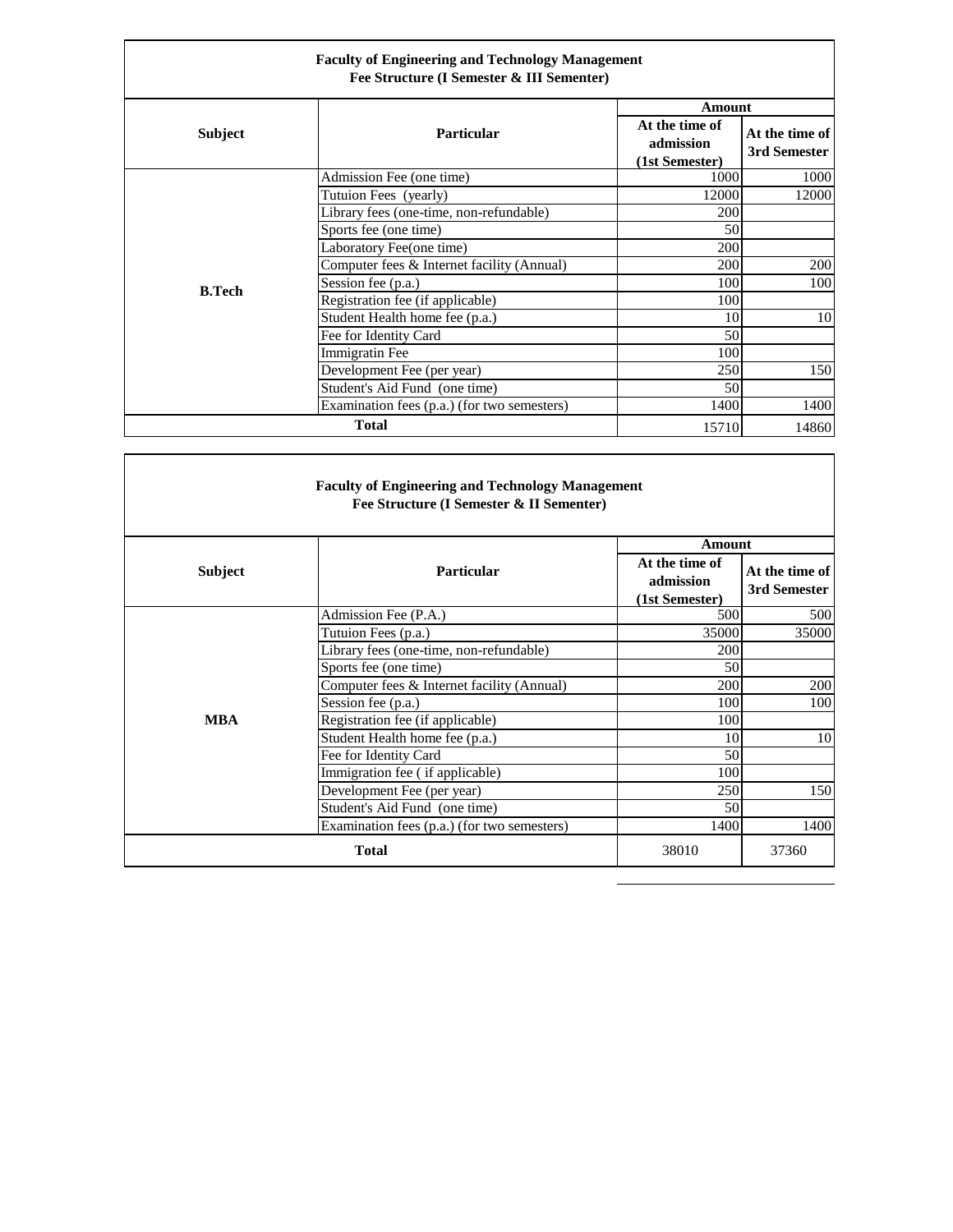|                            | <b>Faculty of Engineering and Technology Management</b><br>Fee Structure (I Semester & III Sementer) |                                               |                                |
|----------------------------|------------------------------------------------------------------------------------------------------|-----------------------------------------------|--------------------------------|
|                            |                                                                                                      | <b>Amount</b>                                 |                                |
| <b>Subject</b>             | <b>Particular</b>                                                                                    | At the time of<br>admission<br>(1st Semester) | At the time of<br>3rd Semester |
|                            | Admission Fee (P.A.)                                                                                 | 500                                           | 500                            |
|                            | Tutuion Fees / Course Fee                                                                            | 50000                                         | 50000                          |
|                            | Library fees (one-time, non-refundable)                                                              | 600                                           |                                |
|                            | Sports fee (one time)                                                                                | 200                                           |                                |
|                            | Session fee (p.a.)                                                                                   | 500                                           | 500                            |
| Diploma in Healthcare &    | Computer fees & Internet facility (Annual)                                                           | 1000                                          | 1000                           |
| <b>Hospital Management</b> | Registration fee (if applicable)                                                                     | 100                                           |                                |
|                            | Student Health home fee (p.a.)                                                                       | 10                                            | 10                             |
|                            | Fee for Identity Card                                                                                | 50                                            |                                |
|                            | Immigration fee (if applicable)                                                                      | 100                                           |                                |
|                            | Development Fee (per year)                                                                           | 900                                           | 800                            |
|                            | Student's Aid Fund (one time)                                                                        | 140                                           |                                |
|                            | Examination fees (p.a.) (for two semesters)                                                          | 1200                                          | 1200                           |
|                            | <b>Total</b>                                                                                         | 55300                                         | 54010                          |

| <b>Faculty of Engineering and Technology Management</b> |                                             |                                               |                                |  |
|---------------------------------------------------------|---------------------------------------------|-----------------------------------------------|--------------------------------|--|
|                                                         | Fee Structure (I Semester & III Sementer)   |                                               |                                |  |
|                                                         |                                             |                                               | Amount                         |  |
| <b>Subject</b>                                          | <b>Particular</b>                           | At the time of<br>admission<br>(1st Semester) | At the time of<br>3rd Semester |  |
|                                                         | Admission Fee (one time)                    | 500                                           | 500                            |  |
|                                                         | Tutuion Fees (yearly)                       | 20000                                         | 20000                          |  |
|                                                         | Library fees (one-time, non-refundable)     | 200                                           |                                |  |
|                                                         | Sports fee (one time)                       | 50                                            |                                |  |
|                                                         | Laboratory Fee(one time)                    | 200                                           |                                |  |
|                                                         | Computer fees & Internet facility (Annual)  | 200                                           | 200                            |  |
| <b>MCA</b>                                              | Session fee (p.a.)                          | 100                                           | 100                            |  |
|                                                         | Registration fee (if applicable)            | 100                                           |                                |  |
|                                                         | Student Health home fee (p.a.)              | 10                                            | 10                             |  |
|                                                         | Fee for Identity Card                       | 50                                            |                                |  |
|                                                         | Immigratin Fee                              | 100                                           |                                |  |
|                                                         | Development Fee (per year)                  | 250                                           | 150                            |  |
|                                                         | Student's Aid Fund (one time)               | 50                                            |                                |  |
|                                                         | Examination fees (p.a.) (for two semesters) | 1400                                          | 1400                           |  |
| <b>Total</b><br>23210                                   |                                             |                                               | 22360                          |  |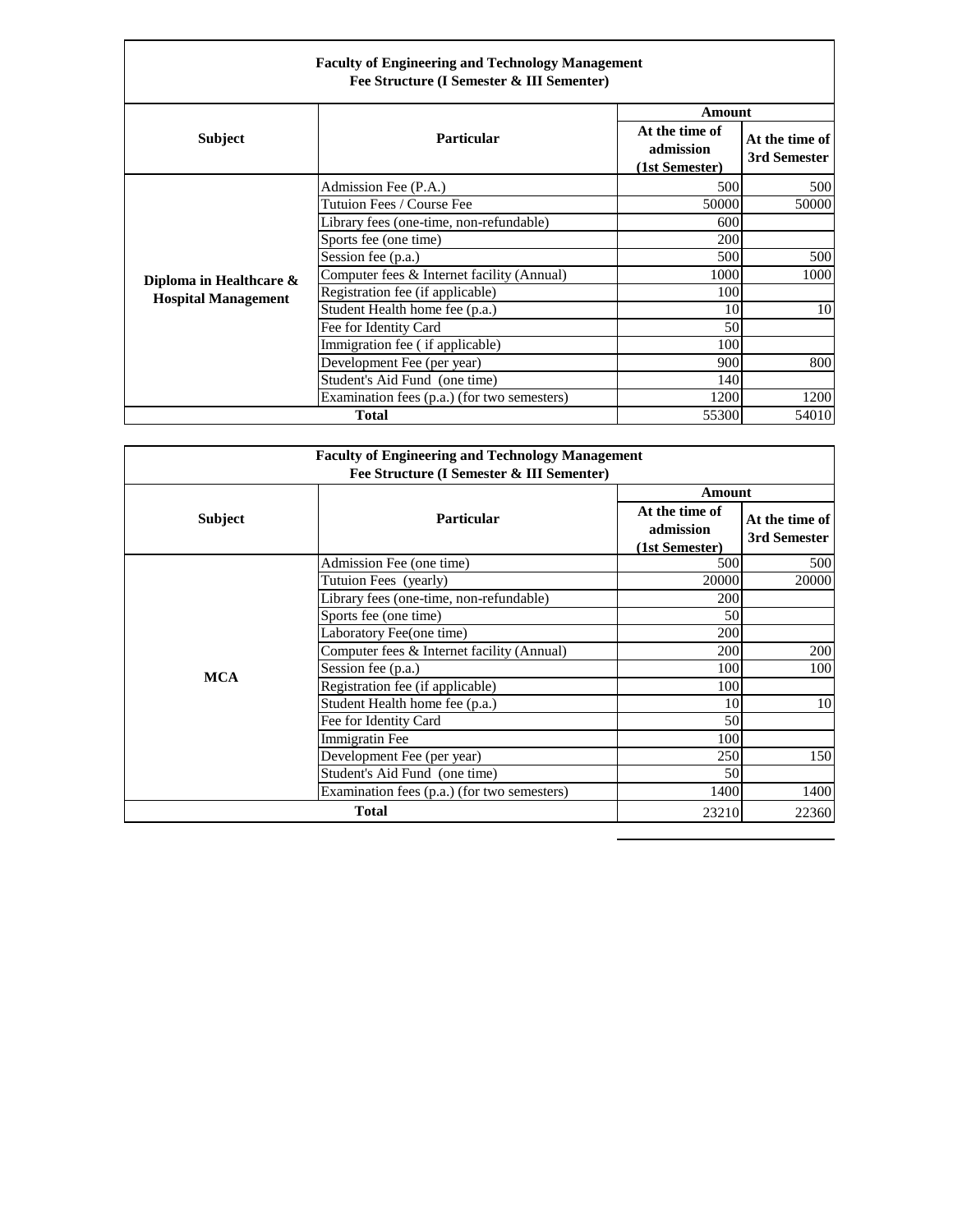| <b>Faculty of Engineering and Technology Management</b><br>Fee Structure (I Semester & III Sementer) |                                             |                                               |                                |  |
|------------------------------------------------------------------------------------------------------|---------------------------------------------|-----------------------------------------------|--------------------------------|--|
|                                                                                                      |                                             |                                               | Amount                         |  |
| <b>Subject</b>                                                                                       | <b>Particular</b>                           | At the time of<br>admission<br>(1st Semester) | At the time of<br>3rd Semester |  |
|                                                                                                      | Admission Fee (one time)                    | 500                                           | 500                            |  |
|                                                                                                      | Tutuion Fees (yearly)                       | 24000                                         | 24000                          |  |
|                                                                                                      | Library fees (one-time, non-refundable)     | 200                                           |                                |  |
|                                                                                                      | Sports fee (one time)                       | 50                                            |                                |  |
|                                                                                                      | Laboratory Fee(one time)                    | 200                                           |                                |  |
|                                                                                                      | Computer fees & Internet facility (Annual)  | 200                                           | 100                            |  |
|                                                                                                      | Session fee (p.a.)                          | 100                                           | 100                            |  |
| M.Tech. in CSE                                                                                       | Registration fee (if applicable)            | 100                                           |                                |  |
|                                                                                                      | Student Health home fee (p.a.)              | 10                                            | 10                             |  |
|                                                                                                      | Fee for Identity Card                       | 50                                            |                                |  |
|                                                                                                      | Immigratin Fee                              | 100                                           |                                |  |
|                                                                                                      | Development Fee (per year)                  | 250                                           | 100                            |  |
|                                                                                                      | Student's Aid Fund (one time)               | 50                                            |                                |  |
|                                                                                                      | Examination fees (p.a.) (for two semesters) | 1400                                          | 1400                           |  |
|                                                                                                      | <b>Total</b>                                | 27210                                         | 26210                          |  |

**Note:**

Tuition Fees for M.Tech in Computer Science and Engineering - GATE qualified students Rs. 24000 for NON-GATE students Rs. 40000 and for sponsored students Rs. 50000

| <b>Faculty of Music and Fine Arts</b> |                                             |                                               |                                |  |  |
|---------------------------------------|---------------------------------------------|-----------------------------------------------|--------------------------------|--|--|
|                                       | Fee Structure (I Semester & III Sementer)   |                                               |                                |  |  |
|                                       |                                             |                                               | Amount                         |  |  |
| <b>Subject</b>                        | <b>Particular</b>                           | At the time of<br>admission<br>(1st Semester) | At the time of<br>3rd Semester |  |  |
|                                       | Admission Fee (P.A.)                        | 2000                                          | 2000                           |  |  |
|                                       | Tutuion Fees (p.a.)                         | 12000                                         | 12000                          |  |  |
|                                       | Library fees (one-time, non-refundable)     | 200                                           |                                |  |  |
|                                       | Sports fee (one time)                       | 50                                            |                                |  |  |
|                                       | Exhibition Fee (p.a.)                       | 500                                           | 500                            |  |  |
|                                       | Computer fees & Internet facility (Annual)  | 200                                           | 200                            |  |  |
| <b>MFA</b> in Painting                | Session fee (p.a.)                          | 100                                           | 100                            |  |  |
|                                       | Registration fee (if applicable)            | 100                                           |                                |  |  |
|                                       | Student Health home fee (p.a.)              | 10                                            | 10                             |  |  |
|                                       | Fee for Identity Card                       | 50                                            |                                |  |  |
|                                       | Immigration fee (if applicable)             | 100                                           |                                |  |  |
|                                       | Development Fee (per year)                  | 250                                           | 150                            |  |  |
|                                       | Student's Aid Fund (one time)               | 50                                            |                                |  |  |
|                                       | Examination fees (p.a.) (for two semesters) | 1200                                          | 1200                           |  |  |
|                                       | <b>Total</b>                                | 16810                                         | 16160                          |  |  |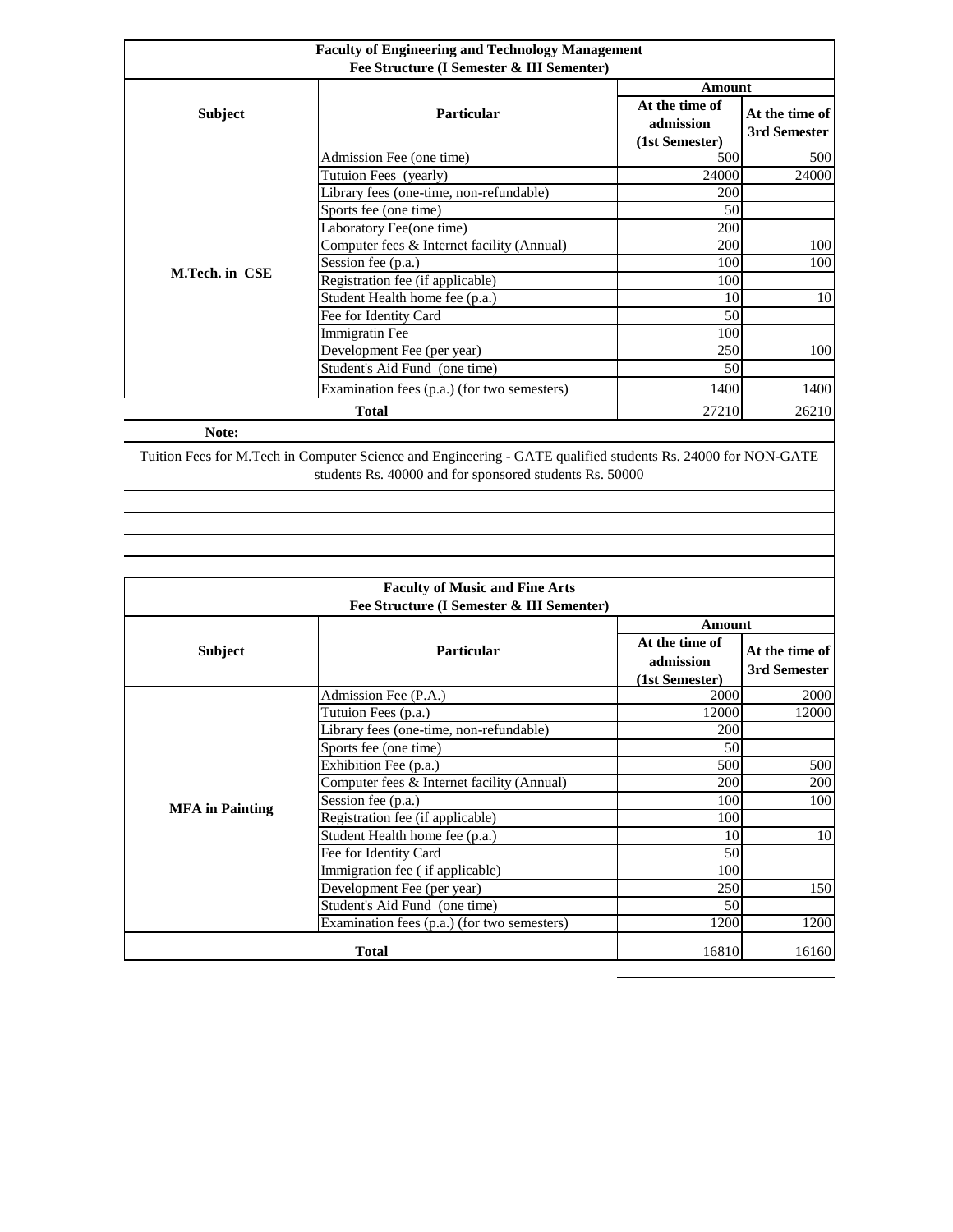| <b>Faculty of Education</b><br>Part - I Fee Structure (I Semester & II Sementer) |                                                |                                               |                                |  |
|----------------------------------------------------------------------------------|------------------------------------------------|-----------------------------------------------|--------------------------------|--|
|                                                                                  |                                                |                                               | Amount                         |  |
| <b>Subject</b>                                                                   | Particular                                     | At the time of<br>admission<br>(1st Semester) | At the time of<br>3rd Semester |  |
|                                                                                  | Admission Fee (P.A.)                           | 1000                                          | 1000                           |  |
|                                                                                  | Tutuion Fees (p.a)                             | 4200                                          | 4200                           |  |
|                                                                                  | Library fees (one-time, non-refundable)        | 1100                                          |                                |  |
|                                                                                  | Sports fee (one time)                          | 200                                           |                                |  |
|                                                                                  | Computer fees $&$ Internet facility (one time) | 1000                                          |                                |  |
|                                                                                  | Session fee (p.a.)                             | 500                                           | 500                            |  |
| <b>M.Ed (Freshers)</b>                                                           | Registration fee (one time, if applicable)     | 100                                           |                                |  |
|                                                                                  | Student Health home fee (p.a.)                 | 10                                            | 10                             |  |
|                                                                                  | Fee for Identity Card                          | 50                                            |                                |  |
|                                                                                  | Immigration fee (One time, if applicable)      | 100                                           |                                |  |
|                                                                                  | Development Fee (per year)                     | 1100                                          | 1000                           |  |
|                                                                                  | Student's Aid Fund (one time)                  | 140                                           |                                |  |
|                                                                                  | Examination fees (for two semester)            | 700                                           | 700                            |  |
|                                                                                  | Total                                          | 10200                                         | 7410                           |  |

|                       | <b>Faculty of Education</b><br>Fee Structure (I Semester & III Sementer) |                                 |                                |
|-----------------------|--------------------------------------------------------------------------|---------------------------------|--------------------------------|
|                       |                                                                          | <b>Amount</b><br>At the time of |                                |
| Subject               | Particular                                                               | admission<br>(1st Semester)     | At the time of<br>3rd Semester |
|                       | Admission Fee (P.A.)                                                     | 1000                            | 1000                           |
|                       | Tutuion Fees (p.a)                                                       | 7000                            | 7000                           |
|                       | Library fees (one-time, non-refundable)                                  | 1100                            |                                |
|                       | Sports fee (one time)                                                    | 200                             |                                |
|                       | Computer fees & Internet facility (one time)                             | 1000                            |                                |
|                       | Session fee (p.a.)                                                       | 500                             | 500                            |
| <b>M.Ed</b> (Deputed) | Registration fee (one time, if applicable)                               | 100                             |                                |
|                       | Student Health home fee (p.a.)                                           | 10                              | 10                             |
|                       | Fee for Identity Card                                                    | 50                              |                                |
|                       | Immigration fee (One time, if applicable)                                | 100                             |                                |
|                       | Development Fee (per year)                                               | 1100                            | 1000                           |
|                       | Student's Aid Fund (one time)                                            | 140                             |                                |
|                       | Examination fees (for two semester)                                      | 700                             | 700                            |
|                       | Total                                                                    | 13000                           | 10210                          |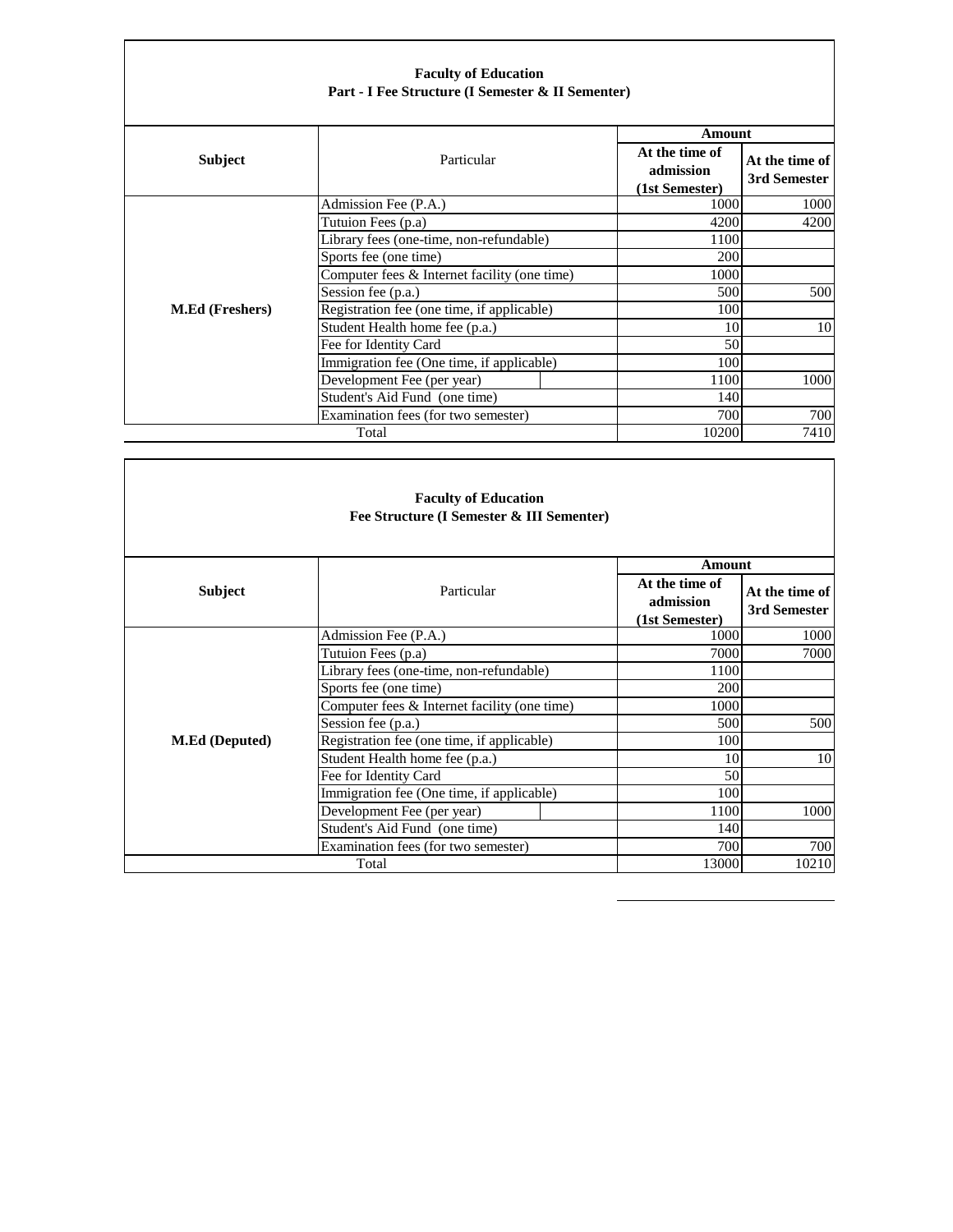| <b>Faculty of Education</b><br>Part - I Fee Structure (I Semester & II Sementer) |                                              |                                                         |                                |
|----------------------------------------------------------------------------------|----------------------------------------------|---------------------------------------------------------|--------------------------------|
| <b>Subject</b>                                                                   | <b>Particular</b>                            | Amount<br>At the time of<br>admission<br>(1st Semester) | At the time of<br>3rd Semester |
|                                                                                  | Admission Fee (P.A.)                         | 500                                                     | 500                            |
|                                                                                  | Tutuion Fees (p.a.)                          | 1800                                                    | 1800                           |
|                                                                                  | Library fees (one-time, non-refundable)      | 350                                                     |                                |
|                                                                                  | Sports fee (one time)                        | 200                                                     |                                |
|                                                                                  | Computer fees & Internet facility (one time) | 500                                                     |                                |
|                                                                                  | Session fee (p.a.)                           | 100                                                     | 100                            |
| M.P.Ed                                                                           | Registration fee (if applicable)             | 100                                                     |                                |
|                                                                                  | Student Health home fee (p.a.)               | 10                                                      | 10                             |
|                                                                                  | Fee for Identity Card                        | 50                                                      |                                |
|                                                                                  | Immigration fee (if applicable)              | 100                                                     |                                |
|                                                                                  | Development Fee (p.a.)                       | 900                                                     | 800                            |
|                                                                                  | Student's Aid Fund (one time)                | 140                                                     |                                |
|                                                                                  | Examination fees (p.a.)                      | 1200                                                    | 1200                           |
| 5950<br><b>Total</b>                                                             |                                              |                                                         | 4410                           |

|                                                     | <b>Faculty of Interdisciplinary Programmes</b><br><b>Fee Structure</b> | Amount                                        |                                                                |
|-----------------------------------------------------|------------------------------------------------------------------------|-----------------------------------------------|----------------------------------------------------------------|
| <b>Subject</b>                                      | Particular                                                             | At the time of<br>admission<br>(1st Semester) | At the time of<br>third<br><b>Semester</b><br><b>Admission</b> |
|                                                     | Admission Fee (P.A.)                                                   | 500                                           | 500                                                            |
|                                                     | *Tutuion Fees (Per Semester)                                           | 40,000                                        | 40,000                                                         |
|                                                     | Library fees (one-time, non-refundable)                                | 200                                           |                                                                |
|                                                     | Sports fee (one time)                                                  | 50                                            |                                                                |
|                                                     | Computer fees $&$ Internet facility (one time)                         | 200                                           |                                                                |
| 1.M.Sc. in Genome Science                           | Session fee (p.a.)                                                     | 100                                           | 100                                                            |
| 2.M.Sc. in Data Science<br>3. M.Sc. in Nano Science | Registration fee (if applicable)                                       | 100                                           |                                                                |
| & Nanotechnology                                    | Student Health home fee (p.a.)                                         | 10                                            | 10                                                             |
|                                                     | Fee for Identity Card                                                  | 50                                            |                                                                |
|                                                     | Immigration fee (if applicable)                                        | 100                                           |                                                                |
|                                                     | Development Fee (p.a.)                                                 | 250                                           | 150                                                            |
|                                                     | Student's Aid Fund (one time)                                          | 50                                            |                                                                |
|                                                     | Examination fees (p.a.)                                                | 1200                                          | 1200                                                           |
| <b>Total</b>                                        |                                                                        | 42810                                         | 41960                                                          |

L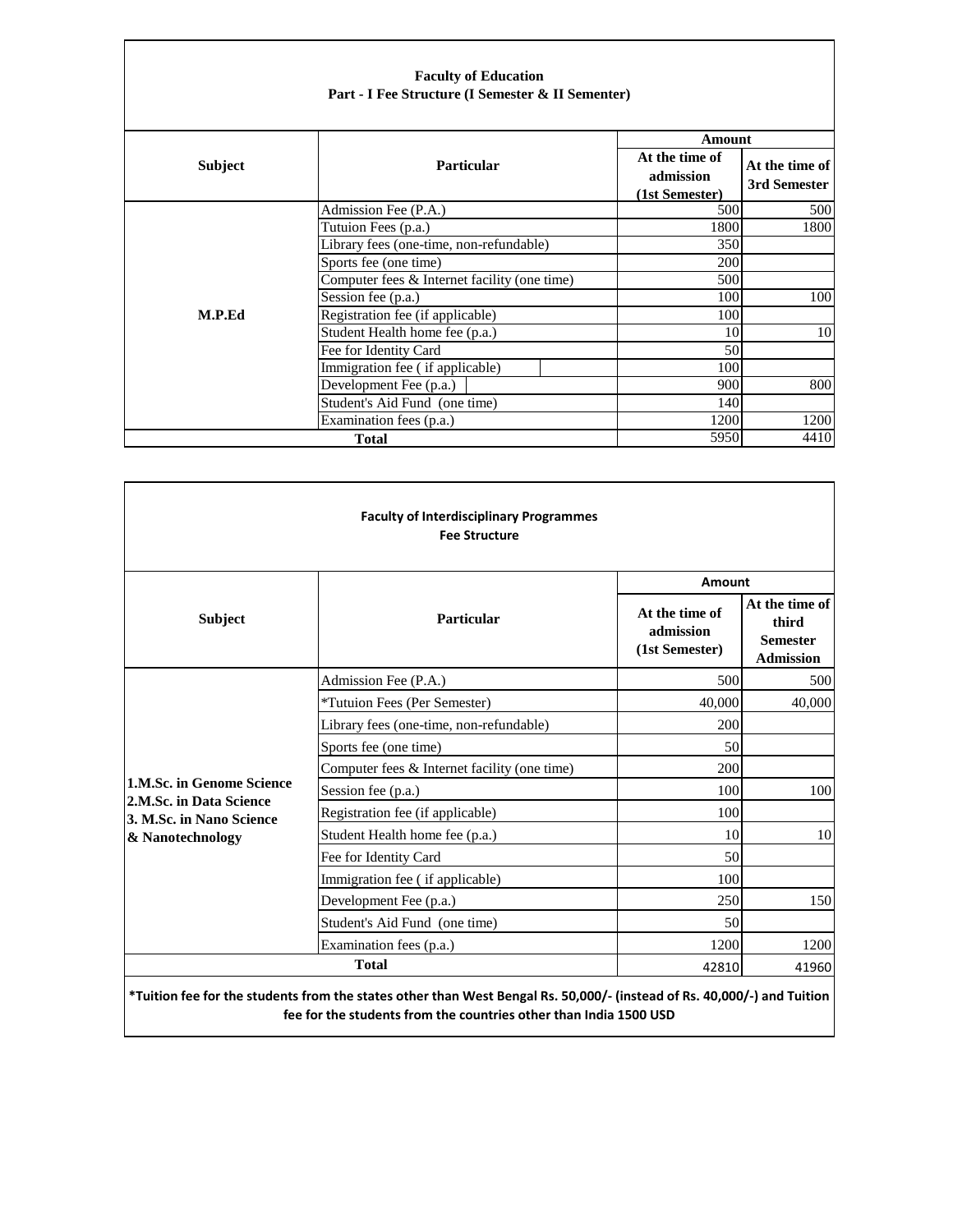| Fee structure for M.Sc in Computer Science |                                              |                                               |                                                                |  |
|--------------------------------------------|----------------------------------------------|-----------------------------------------------|----------------------------------------------------------------|--|
|                                            |                                              | Amount                                        |                                                                |  |
| Subject                                    | Particular                                   | At the time of<br>admission<br>(1st Semester) | At the time of<br>third<br><b>Semester</b><br><b>Admission</b> |  |
|                                            | Admission Fee (P.A.)                         | 500                                           | 500                                                            |  |
|                                            | Tutuion Fees (Per Semester)                  | 20,000                                        | 20,000                                                         |  |
|                                            | Library fees (one-time, non-refundable)      | 200                                           |                                                                |  |
|                                            | Sports fee (one time)                        | 50                                            |                                                                |  |
|                                            | Computer fees & Internet facility (one time) | 200                                           |                                                                |  |
|                                            | Session fee (p.a.)                           | 100                                           | 100                                                            |  |
| <b>M.Sc. in Computer Science</b>           | Registration fee (if applicable)             | 100                                           |                                                                |  |
|                                            | Student Health home fee (p.a.)               | 10                                            | 10                                                             |  |
|                                            | Fee for Identity Card                        | 50                                            |                                                                |  |
|                                            | Immigration fee (if applicable)              | 100                                           |                                                                |  |
|                                            | Development Fee (p.a.)                       | 250                                           | 150                                                            |  |
|                                            | Student's Aid Fund (one time)                | 50                                            |                                                                |  |
|                                            | Examination fees (p.a.)                      | 1200                                          | 1200                                                           |  |
|                                            | <b>Total</b>                                 | 22810                                         | 21960                                                          |  |

| Fee Structure for M.Sc in Food & Nutrition |                                              |                                               |                                                                |  |
|--------------------------------------------|----------------------------------------------|-----------------------------------------------|----------------------------------------------------------------|--|
|                                            |                                              |                                               | <b>Amount</b>                                                  |  |
| <b>Subject</b>                             | <b>Particular</b>                            | At the time of<br>admission<br>(1st Semester) | At the time of<br>third<br><b>Semester</b><br><b>Admission</b> |  |
|                                            | Admission Fee (P.A.)                         | 500                                           | 500                                                            |  |
|                                            | *Tutuion Fees (Per Semester)                 | 20,000                                        | 20,000                                                         |  |
|                                            | Library fees (one-time, non-refundable)      | 200                                           |                                                                |  |
|                                            | Sports fee (one time)                        | 50                                            |                                                                |  |
|                                            | Computer fees & Internet facility (one time) | 200                                           |                                                                |  |
|                                            | Session fee (p.a.)                           | 100                                           | 100                                                            |  |
| M.Sc. in Food & Nutrition                  | Registration fee (if applicable)             | 100                                           |                                                                |  |
|                                            | Student Health home fee (p.a.)               | 10                                            | 10                                                             |  |
|                                            | Fee for Identity Card                        | 50                                            |                                                                |  |
|                                            | Immigration fee (if applicable)              | 100                                           |                                                                |  |
|                                            | Development Fee (p.a.)                       | 250                                           | 150                                                            |  |
|                                            | Student's Aid Fund (one time)                | 50                                            |                                                                |  |
|                                            | Examination fees (p.a.)                      | 1200                                          | 1200                                                           |  |
| <b>Total</b>                               |                                              | 22810                                         | 21960                                                          |  |